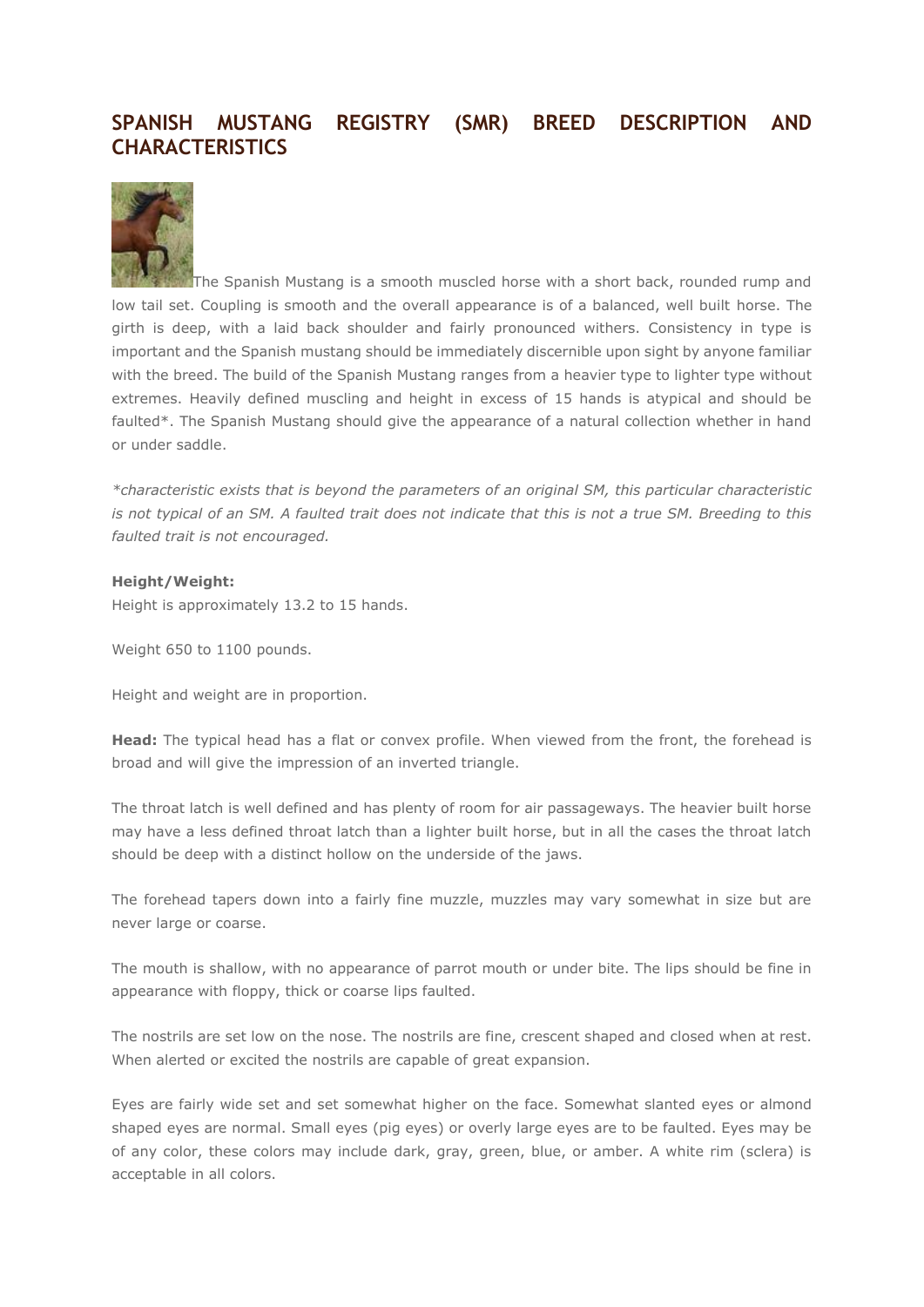**Ears:** The ears are short to medium in length and nicely set upon the head. The ears should not be set too close together or set far apart. The preferred ears are wider at the base than the top and are notched or curved inward at the tips. Ears that are long, narrow, and/or floppy are not typical and should be faulted. The wooly hair, located inside the ears, is often lighter in color than the base coat and is typical for this breed. The ears are often tipped and rimmed with a darker color than the base coat and again is typical for the breed.

**Neck:** The neck is well defined in appearance and fits smoothly into the shoulder. Mature stallions should have a well-crested neck that has a smooth arched appearance from the back of the ears to the withers. Mares and gelding will have some crest to the neck, particularly in well-fleshed animals, but the mare should exhibit feminine qualities. The neck length should be approximately the same length as is the distance from the withers to the point of the hip (where the lumbar ends and the sacral starts). Any dip, in the neck, between the poll and the withers (ewe neck) is to be faulted as is any heavy neck crest that falls to one side.

The mane and forelock will be long and full in most animals, although some maybe shorter and thinner. The mane/forelock should be worn at the full, natural length and weight. The mane that falls on both sides of the neck should not be faulted.

**Shoulder:** The shoulder should be well laid back, fitting smoothly into the withers with a 40-45 degree angle preference. The forward point of the shoulder should show prominence. Overly upright shoulders are to be faulted.

**Chest:** The chest is moderately narrow with good definition down the center; a well defined "V" should be present between the forelegs. Viewed from the front, the barrel should be plainly visible on both sides of the horse. The points of the shoulder should be defined when viewed from the front and from the side. Viewed from the side, the chest should not appear to be flat nor excessive pigeon chested. The chest may vary with heavier built animals having a wider chest. No Spanish Mustang should have a "bulldog" type chest seen in the Draft or Quarter Horses.

**Back and Midsection:** Well-defined withers blend smoothly into the back. The back is short, strong and well proportioned. Males can have shorter backs than females. The Spanish Mustang is an "uphill" horse, the Spanish Mustang is square and the feet are positioned under the body. The loin is short, strong and smoothly coupled. The length of the distance from the withers to the point of the hip should be equal to the length of the distance from the poll to the withers. The heart girth is deep with well sprung ribs, thus allowing plenty of heart and lung space. The flank space is short, yet gives balance to the middle of the horse. Long bodied or wasp-waisted horses are to be faulted.

**Hindquarters:** Viewed from the side, the hindquarters appear smooth and display strength and roundness, without excessive muscle definition. Level hips are to be faulted. The point of the croup should not protrude upwards in a "hunters bump". Gaskins are deep with a sloping, rounded croup. The hip joint is well set and low. Viewed from the rear, the Spanish Mustang should appear to be "rafter" hipped.. Hips should not be excessively wide nor narrow or weedy in appearance.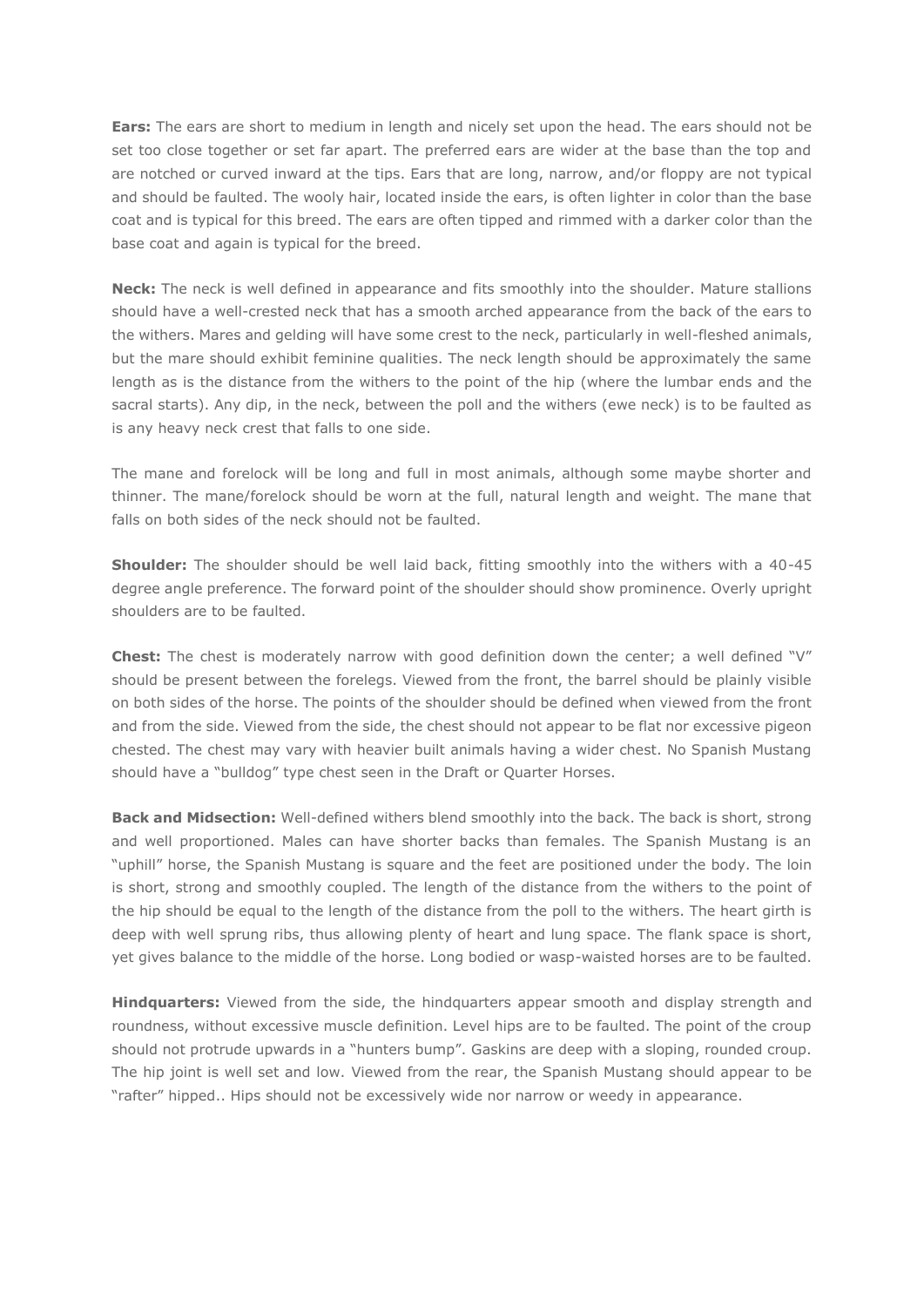**Tail:** The tail is set is a medium low to low set and is well into the rump. The tail is usually carried in a natural relaxed manner, never elevated over the back. Tails will vary in length and thickness, scanty tails, especially in appaloosa patterned horses, are not to be faulted.

Legs: The forelegs should be straight with a large broad knee and the middle line of the foreleg going straight down the middle line of the hoof. Both over the knee (buck knee) and back at the knee (calf knee) are to be faulted. The cannon bone is short and round with well-defined tendons. The upper foreleg will be considerably longer than the cannon with adequate muscling. The heavier Spanish Mustang type may have heavier upper arm muscling than the lighter type, but should not be bulgy or bunchy. Horses that are narrow based should be faulted. Paddling or winging out are natural to some Spanish Mustangs and should not be faulted unless, interference is caused in the stride or is caused by a lack of straightness in the leg. The angle of the pastern should be close to or the same as the angle of the shoulder (40-55 degrees).

The rear legs may be set under the body somewhat. An imaginary line projected up from the back of the hind cannon should meet the rear point of the rump. When viewed from the rear the hind legs should be straight and strong in appearance. Narrow based or wide based horses should be faulted. The inner sides of the rear leg should be adequately muscled so as not to appear weak. The gaskin should have adequate muscling and tie smoothly into the rump. The hocks should be clean and lead into medium, short and straight cannons with well defined tendons and suspensory ligaments. Sickle hocks and a horse that camps out should be faulted. Faults in the rear legs that cause interference or undue stress should be faulted.

The pasterns are of moderate length and slope. The angle of the pastern should match that of the shoulder. The rear pasterns may be straighter than the front, but should have length and angle to give maneuverability. Fetlocks should give the appearance of strength and elasticity. Fetlock hair may vary somewhat but should not be "drafty" in appearance. A sparse comb of hair on the back of the legs is typical in some horses and may be evident only in the winter and should not give the appearance of "feather."

Chestnuts, if present, should be small and teardrop shaped, chestnuts should not appear to be ragged or coarse on both the fore and back legs. Chestnuts that protrude are not typical to the Spanish Mustang. Small or non-existent chestnuts are the most desired. Ergots should be small or non-existent on both back and front fetlocks.

**Hooves:** Hooves should be round and of hard, dense texture with thick walls. Hooves should not have noticeable cracks or blemishes. A "shelly" or excessively flat or flared foot should be faulted. Hoof circumference will be smaller at the coronet band than at the ground surface, thus creating a functional, conical shape with concave sole, prominent frog and full heels. The size of the foot should relate to the size of the horse. Excessively small or large feet are to be faulted. Feet can be black, white, amber, or striped in color.

**Color/Patterns:** All colors are present in the Spanish Mustang as well as all paint patterns, including appaloosa but excluding tobiano. Many horses exhibit "primitive" markings.